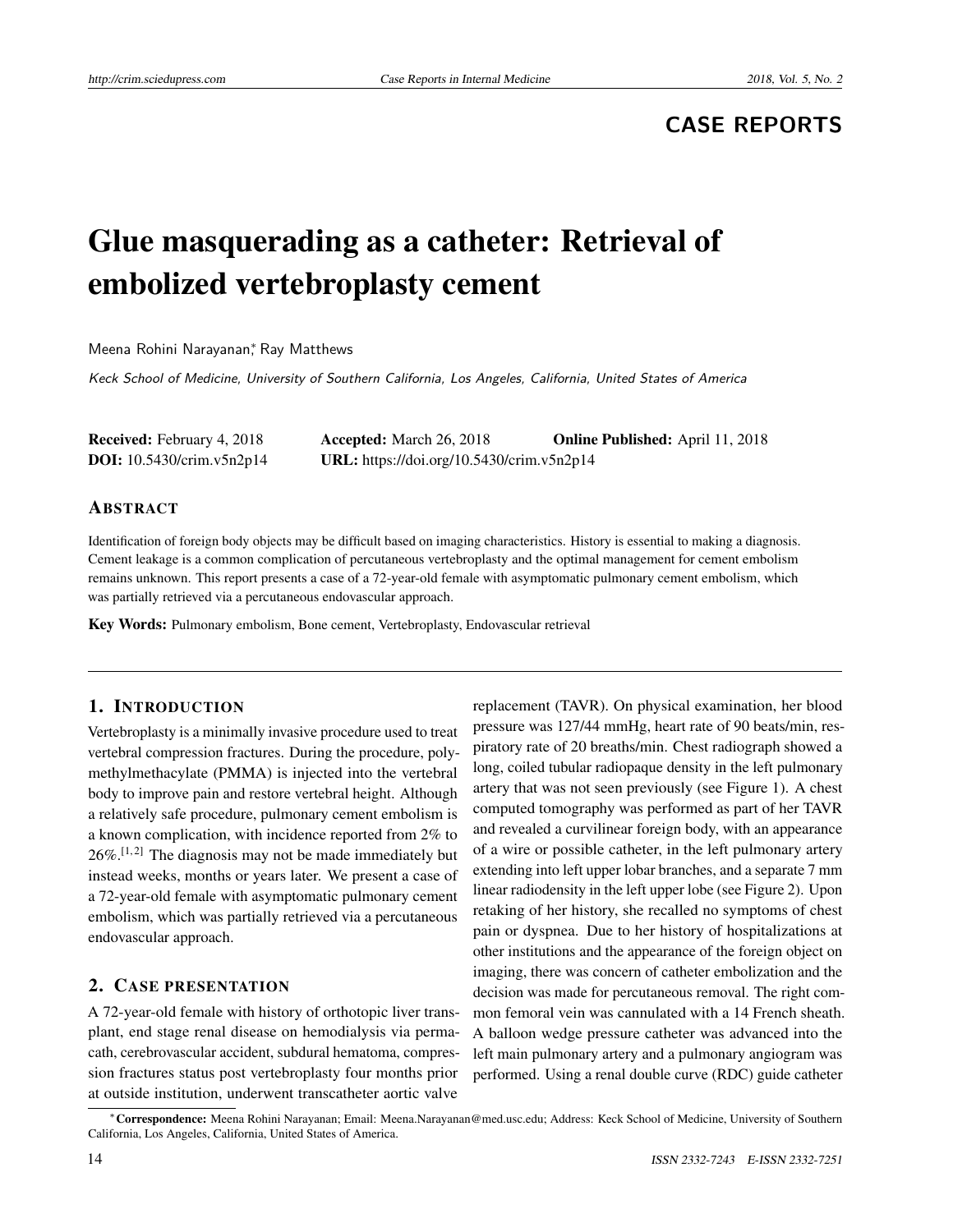(Cordis, Miami Lakes, FL) and a 25 mm Amplatz goose-neck snare (ev3, Plymouth, MN), we were able to grasp the radiolucent structure, that we thought was a catheter. However, it fractured, and a portion of the foreign body was removed (see Figure [3\)](#page-1-2). At this point, it became apparent that it was tightly adherent to the pulmonary arterial wall. The decision was made not to remove the remaining fragments, due to potential risk for rupture. Given the apparent benign effect of this glue in the pulmonary artery, surgical removal was not warranted. Anticoagulation for retained foreign body was considered. Due to the chronicity of the bone cement and its incorporation into the arterial wall, we surmised that anticoagulation would not be necessary since occlusion of the left pulmonary branch would be unlikely. In addition, patient was already on dual antiplatelet therapy due to recent TAVR. Since the procedure was done fluoroscopically and patient was stable, we thought follow up imaging was not warranted. She was discharged the following day and has been seen in clinic with no complaints.



Figure 1. Chest radiography showing a long coiled, tubular radiopaque density in the left pulmonary artery (white arrow)

#### <span id="page-1-0"></span>3. DISCUSSION

Cement leakage is a known complication following vertebroplasty. In a study that performed computed tomography following percutaneous vertebroplasty, cement extravasation was high at  $81\%$ .<sup>[\[3\]](#page-2-2)</sup> Factors that influence leakage into the intravascular space include the volume of PMMA injected, the degree of viscosity of the cement, or the application of too much pressure during injection. $[3, 4]$  $[3, 4]$  $[3, 4]$  When cement leaks into perivertebral veins it can enter the azygos system into the inferior vena cava entering the pulmonary vasculature. Patients may be asymptomatic or manifest clinically with fever, dyspnea, tachycardia, chest pain, hemoptysis or hemodynamic instability. In addition to pulmonary embolism, bone cement causing cardiac perforation, valvular abnormalities and paradoxical cerebral embolism have been described.<sup>[\[5\]](#page-2-4)</sup>



Figure 2. Chest computed tomography revealed curvilinear foreign body, with an appearance of a wire in the left pulmonary artery extending into left upper lobar branches (thick arrow), and a separate 7 mm linear radiodensity in the left upper lobe (thin arrow)

<span id="page-1-1"></span>

Figure 3. Gross specimen of bone cement

<span id="page-1-2"></span>Due to variable incidence of pulmonary embolism, some studies have recommended routine radiographs within 24 hours of procedure for screening.<sup>[\[4,](#page-2-3)[6,](#page-2-5)[7\]](#page-2-6)</sup> Various approaches in the treatment of bone cement embolism have been described, depending on the location of the cement and the